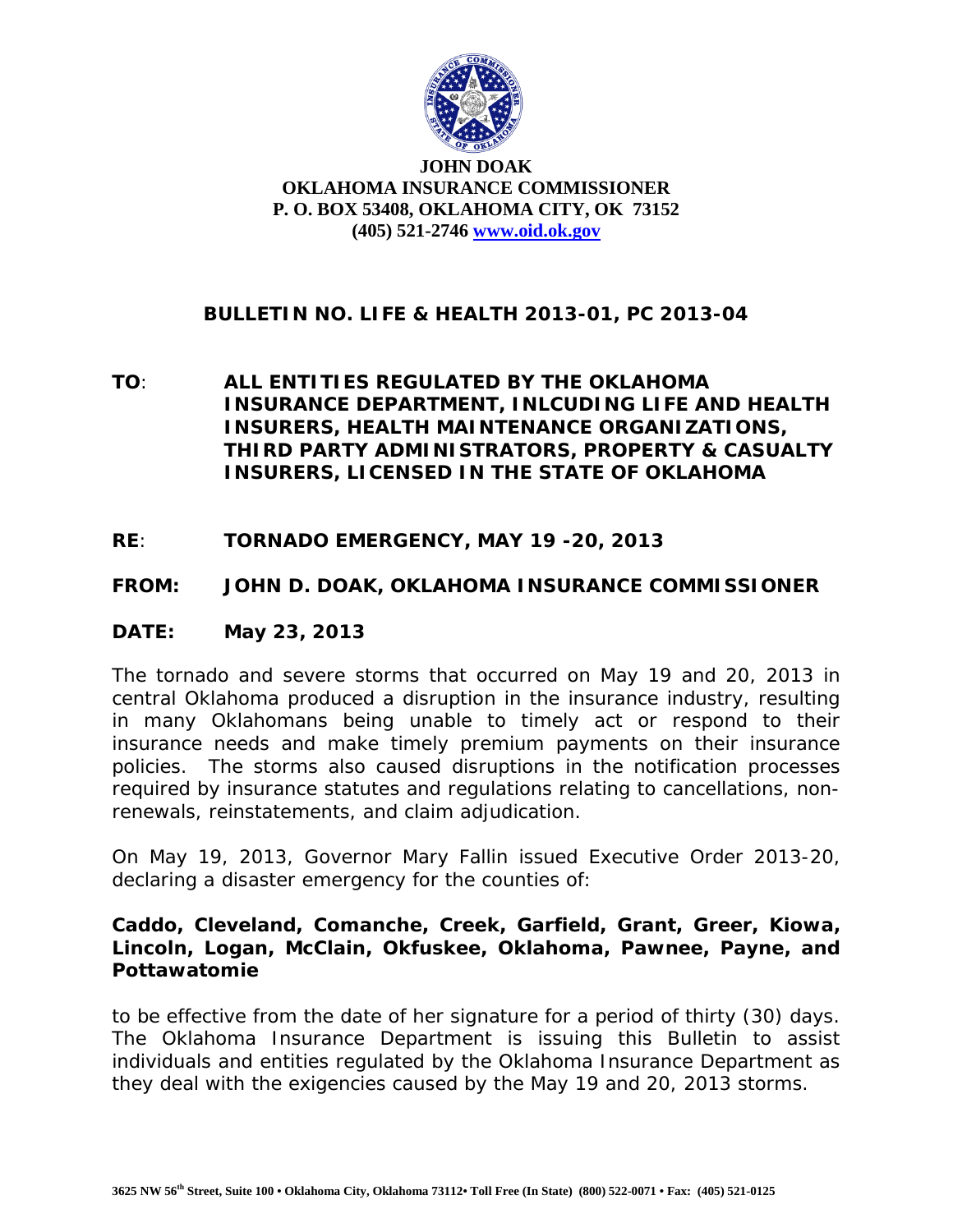The following applies to any and all insuring entities, including, but not limited to health maintenance organizations, accident and health insurers, third party administrators, discount medical plan organizations, property and casualty insurers, surplus and excess lines insurers, county mutual insurers, regarding all types of personal and commercial lines of insurance, including, but not limited to property and casualty insurance, life insurance, accident and health insurance, disability insurance, and any personal coverage offered by an entity regulated by the Oklahoma Insurance Department.

### **1. Coverage for insureds in the affected counties shall continue under all insurance policies in effect immediately preceding the severe storms occurring on May 19, 2013, and shall remain in effect until such time as Executive Order 2013-20 is terminated.**

Insurers cannot cancel, nonrenew, or terminate coverage while this Bulletin is in effect. This period of time is a grace period during which consumers can take those actions necessary to keep their policies in force.

# **2. Insureds in the affected counties may request and obtain a copy of any of their insurance policies free of charge.**

This provision is self-explanatory.

## **3. Any rate increase for insurance policies in affected counties with an effective date on or after May 19, 2013 shall be deferred during the pendency of this emergency. The coverage shall remain in effect at the previously established rate.**

Rate increases filed with the Department with an effective date on or after May 19, 2013, shall be ineffective until the emergency terminates.

The Department recognizes that rating territories and counties are not necessarily aligned and that insurers may have difficulty identifying and extracting policies in the affected counties. Additionally, some insureds may have already received a notification or a policy containing a rate increase with an effective date on or after May 19, 2013, or some insureds may have already made a payment based on the increased rate. Pursuant to the Executive Order, insurers may not collect, and if collected must refund, rate increases effective on or after May 19, 2013.

If an insurer has concerns with renewals issued prior to May 19, 2013, with an effective date falling within the emergency period, please contact the Department to discuss a proposed compliance plan of action.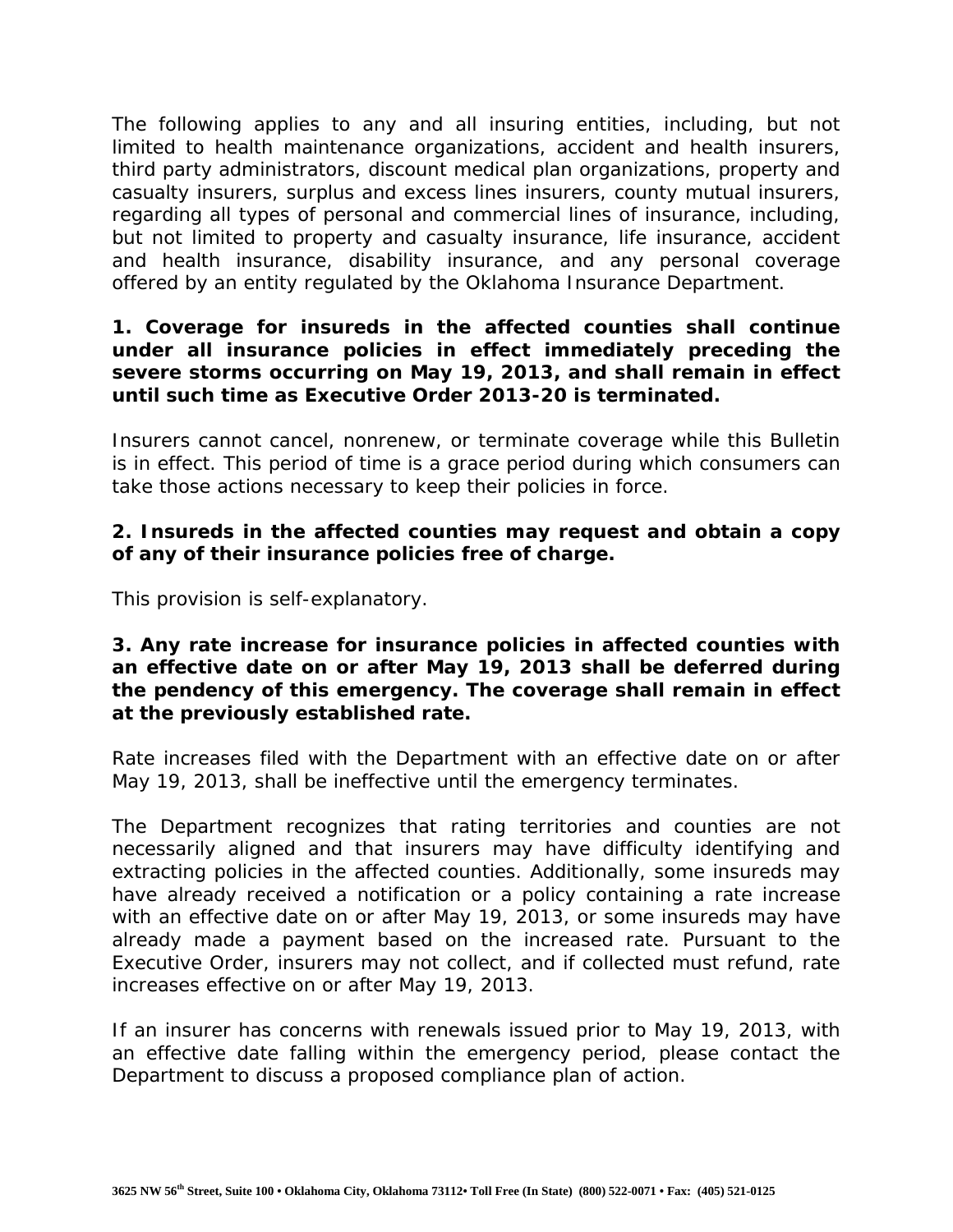# **4. When prescription drug coverage exists for insureds of the affected counties, insurers shall allow insureds to obtain refills of their prescriptions even if the prescription was recently filled.**

Individuals may not have access to their prescription medications as a result of storm damage. Insurers should work with their insureds and members to provide coverage for replacement medications.

## **5. Any licensed public adjuster performing services in the affected counties shall exhibit their adjuster license to any prospective client before entering into any contract for the performance of or before performing adjustment or settlement services.**

This provision protects consumers from unlicensed adjustment activity. In Oklahoma, public adjusters must pass a competency test, pay a bond, and pay an application fee before being licensed by the Department. Application information is available on the Department's web site: [www.oid.ok.gov.](http://www.oid.ok.gov/)

**6. No person required to be licensed as a public adjuster by the Department shall require the insured to pay a fee in advance of the payment of the insurance company with respect to a claim in Caddo, Cleveland, Comanche, Creek, Garfield, Grant, Greer, Kiowa, Lincoln, Logan, McClain, Okfuskee, Oklahoma, Pawnee, Payne, and Pottawatomie counties.** 

This provision is self-explanatory.

# **7. The insured has the right to cancel any contract with a licensed public adjuster performing adjustment or settlement three days from the date the insured signed any contract.**

Consumers have the right to cancel any contract with a public adjuster without providing an explanation. If a consumer changes his or her mind about a public adjuster contract, the consumer should notify the public adjuster as soon as possible.

**8. No adjuster may, directly or indirectly, own or have a pecuniary interest in any business entity which provides construction or reconstruction related services on behalf of an insurance claimant for which the adjuster is providing services, nor may the adjuster, directly or indirectly, own or have a pecuniary interest in any other business entity which furnishes any supplies, material, services, or equipment purchased by or on behalf of the claimant unless providing services on a claim which is located in the county in which the adjuster maintains their principal place of business, or in a**